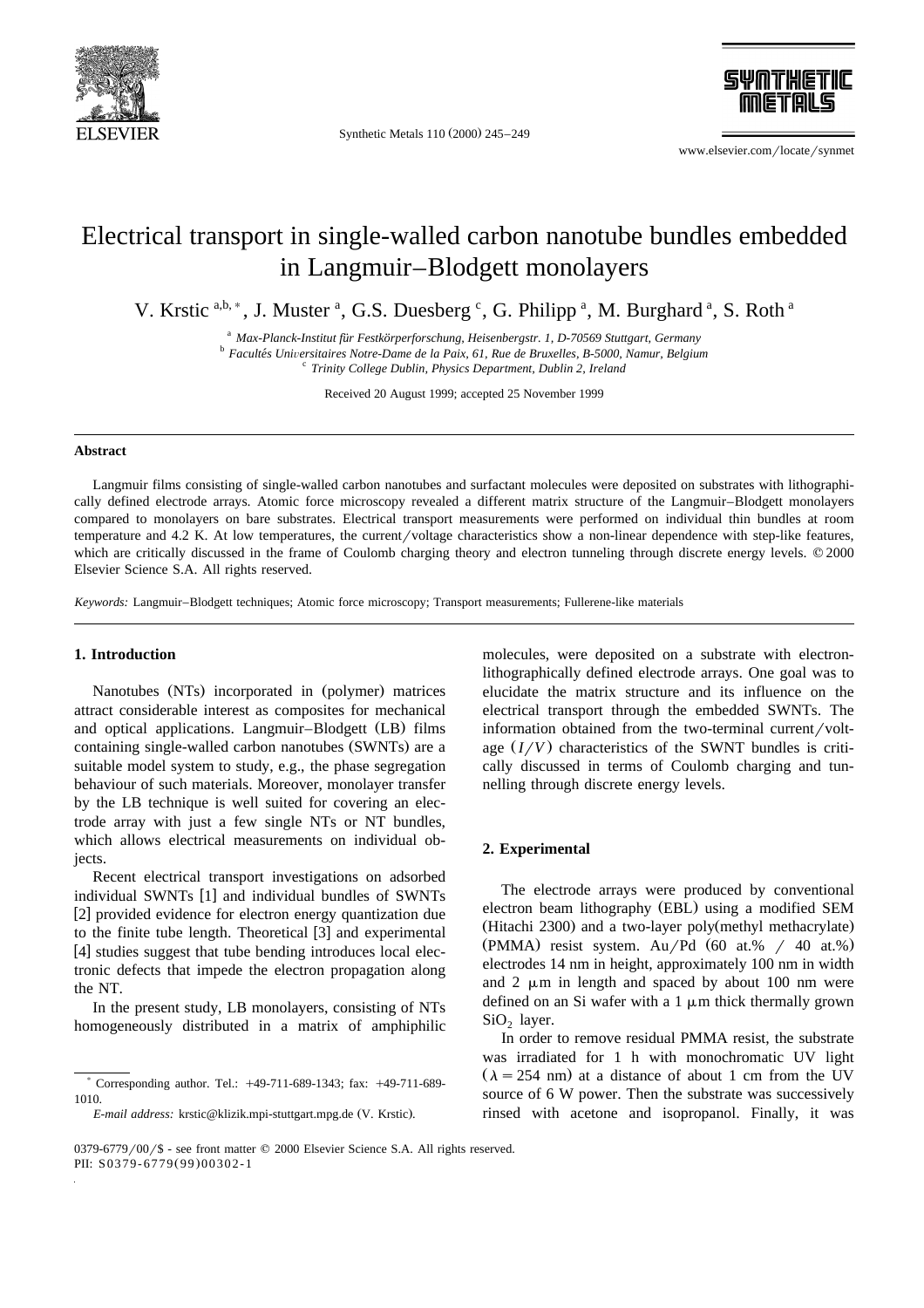silanized in hexamethyldisilazane/chloroform (1 vol:1 vol) for 12 h at room temperature.

SWNT raw material produced by the arc discharge method was dispersed in an aqueous lithium dodecyl sulfate (LDS) solution with the aid of ultrasonic agitation. Then the dispersion was purified and spread onto an aqueous subphase  $(T = 21^{\circ}C)$  containing poly (allylamine hydrochloride) as described recently  $[5]$ .

For LB film preparation, a commercially available trough with two movable barriers was used. After spreading of the purified dispersion, the Langmuir film was compressed at a rate of  $10 \text{ mm/min}$  and kept at a surface pressure of  $\pi = 14$  mN/m. Film stabilization was observed after 5–10 min.

Subsequently, the Langmuir film was deposited horizontally according to the Schaefer method [6] by lowering the substrate with a speed of  $1 \text{ mm/min}$  and removing it after a period of 1 min with a speed of  $0.5 \text{ mm/min}$ . The transfer ratio was found to be close to 2, which is explained by restructuring of the surfactant matrix [5]. Deposited monolayers were investigated by atomic force microscopy (AFM) in Tapping Mode (Digital Instruments, Nanoscope IIIa). Electrical measurements were performed under He atmosphere at room and liquid helium temperature using a standard DC set-up applying voltage and measuring current.

### **3. Results and discussion**

In Fig. 1, an AFM image of an LB monolayer on an electrode array is shown. The LDS matrix appears to be flat, in contrast to monolayers deposited on a bare  $SiO<sub>2</sub>$ 



Fig. 1. AFM image of an LB monolayer consisting of SWNTs embedded in the surfactant matrix deposited on electrodes. The electrically investigated bundles are marked with arrows.



Fig. 2. The  $I/V$  characteristics at room temperature of the bundles  $(1)$ ,  $(2)$  and  $(3)$  are shown in  $(a)$ ,  $(b)$  and  $(c)$ , respectively. Note the current scale in (b), in contrast to (a) and (c). The solid lines are linear fits.

surface [5]. The different matrix structure probably results from a modification of the substrate surface by the EBL procedure. The matrix is not fully continuous, i.e., it exhibits holes (black spots in the AFM image). This allows one to determine the height of the matrix, which was found from the AFM section profiles to be about 2.5 nm.

The SWNTs and SWNT bundles are well separated and homogeneously distributed. Moreover, in contrast to LB films of other matrix-embedded macromolecules [7], the tubes do not agglomerate into domains. Although the matrix is not fully continuous, the tubes are almost completely enclosed by the surfactant molecules.

In our experiments, the pure surfactant matrix exhibited a resistance larger than  $10^{12}$   $\Omega$ . The room temperature  $I/V$  characteristic of the bundles  $(1)$ ,  $(2)$  and  $(3)$  is shown in Fig. 2a, b and c, respectively. In all three cases, the room temperature characteristic shows a linear dependence. The significant current fluctuations are attributed to thermally induced instabilities of the electrical contact between bundle and electrode. From the slope of the linearly fitted lines (solid), one obtains a resistance of  $(14.6 \pm 0.4)$  M $\Omega$  for bundle (1),  $(1.8 \pm 0.1)$  M $\Omega$  for bundle (2) and  $(5 + 0.2)$  M $\Omega$  for bundle (3). These values are within the range observed for SWNTs adsorbed on prefabricated electrodes  $[1,8]$ . It is, therefore, concluded that the surfactant matrix does not form a closed insulating layer between bundle and electrode, and that only a native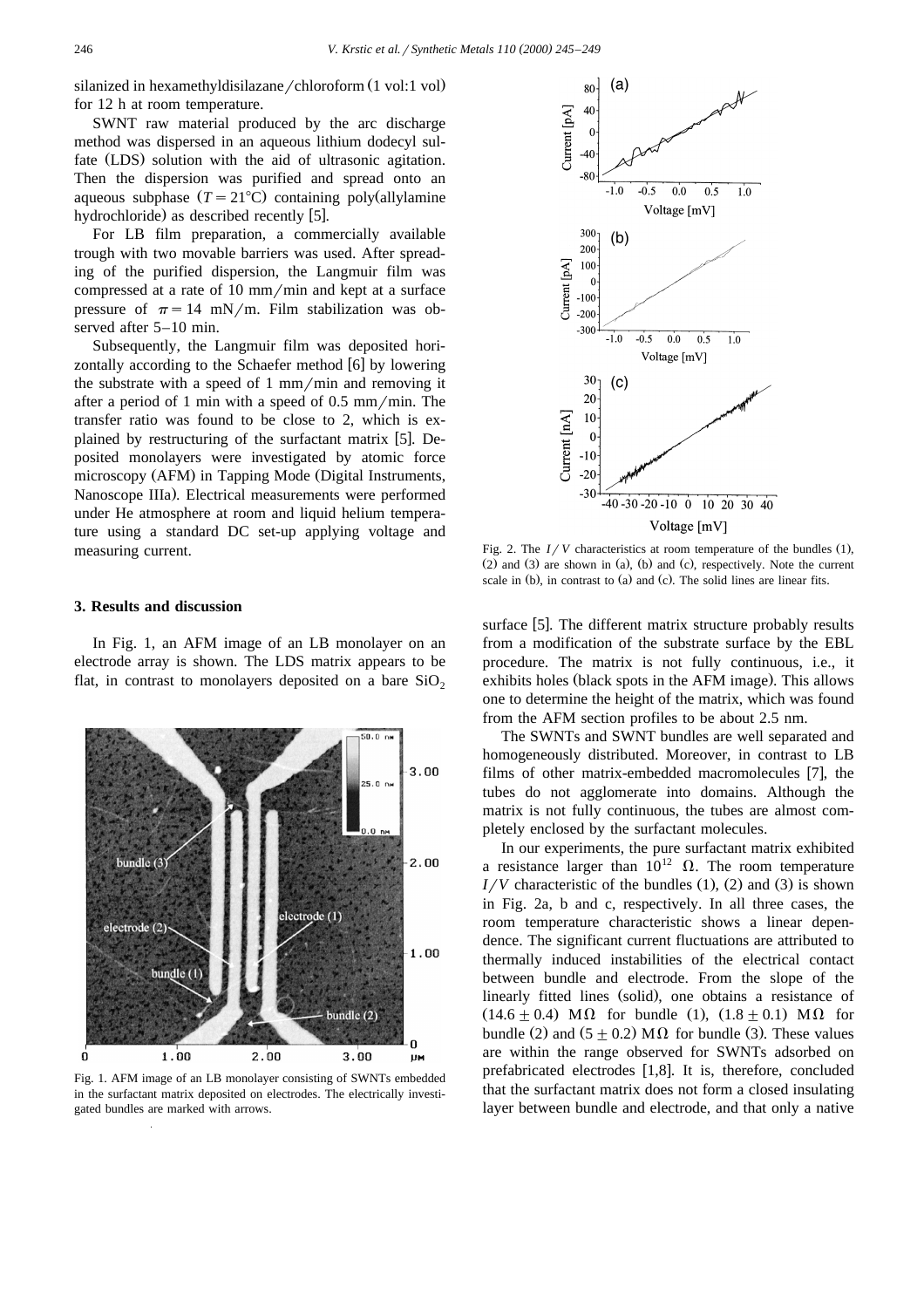

Fig. 3. (a) The  $I/V$  characteristics of bundle (1) at 4.2 K. Note that bundle (1) is the only one that bridges neighbouring electrodes and it has the largest ratio between the length of the full bundle and of the part between the electrodes. The dimensions of bundle (1) are:  $(2.5 \pm 0.5)$  nm in diameter,  $(830 \pm 10)$  nm entire bundle length and  $(90 \pm 5)$  nm segment length between electrodes. (b) The  $I / V$  characteristic at 4.2 K of bundle (2). (c) The  $I/V$  characteristic of bundle (3) shows two weakly pronounced steps. The insets show the first derivative (Fourier-filtered) of the curves. Arrows mark the step positions.

hydrocarbon adsorbate layer [9] exists on the  $Au/Pd$  electrodes.

At liquid helium temperature, the thermally induced fluctuations are suppressed. Additionally, the *I/V* characteristic of bundle  $(1)$  (Fig. 3a) exhibits step-like features. The  $I/V$  curve of bundle (2) also shows steps, although less pronounced (Fig. 3b). Only two weak steps are observed in the case of bundle  $(3)$  (Fig. 3c). The insets show the first derivative with the arrows marking the step positions.

One might be tempted to interpret the current steps in the  $I/V$  characteristic of the bundles in terms of Coulomb charging and single electron tunnelling through discrete energy levels and to evaluate whether the SWNT bundles are segmented due to its bending over the electrodes.

In the following, the limits of such an approach are discussed, as exemplified for the specific case of bundle  $(1)$ . It should be noted that the same conclusions hold for bundle (2), whereas the number of steps in the  $I/V$ characteristic of bundle  $(3)$  is not sufficient for an analysis within this framework.

In the frame of Coulomb charging theory, the SWNT bundle and the surrounding electrodes can be regarded as a nanoscale "island" (or dot) with contact resistances much larger than  $h/e^2 \approx 25.8 \text{ k}\Omega$ . Such an island exhibits current steps in the  $I/V$  characteristic with spacings determined by  $2E_C$  ( $E_C$ : charging energy of the island), or the discrete level spacing  $\Delta E$ , or both [10].  $E_C$  is obtained by

$$
E_{\rm C} = (1/2) e^2 / C_{\Sigma} \tag{1}
$$

where  $C_{\Sigma}$  is the total capacitance of the island, given by the sum over capacitances  $C_i$  with  $C_i$  being the capacitance of the bundle to the electrode  $i$  [11].

For a first approximation of  $E_C$  for the SWNT bundle [1,4], its self-capacitance  $C_{\text{self}}$ , which depends on its diameter *d* and its electrically active length  $L[1]$ , is set equal to  $C_{\Sigma}$ . The self-capacitance of the entire (upper index (e)) SWNT bundle and the bundle segment (upper index  $(s)$ ) between the electrodes,  $C_{\text{self}}^{(e)}$  and  $C_{\text{self}}^{(s)}$ , can be estimated assuming the bundle to be of ellipsoidal shape with  $d \ll L$ . Thus,

$$
C_{\Sigma} \equiv C_{\text{self}}^{(j)} \approx 2\pi\varepsilon_0 \varepsilon_r L \{ \ln(2L/d) \}^{-1} \qquad (j = e, s) \tag{2}
$$

with the vacuum permittivity  $\varepsilon_0$  and the permittivity of the carbon bundle  $\varepsilon_r \approx 3$  (as for graphite) [12]. The calculated values of  $C_{\text{self}}^{(e)}$  and  $C_{\text{self}}^{(s)}$  are presented in Table 1. The spacing  $\Delta E$  of the discrete energy levels, which is due to the finite length *L* of a bundle, is approximately given by  $0.5/L$  eV, where *L* is given in nm [13].

To convert the voltage scale in Fig. 3a into an energy scale, the capacitive coupling factor  $\alpha$  between bundle and biased electrode is needed  $[11]$ . In a recent article by Bockrath et al. [14], a symmetric coupling, i.e.,  $\alpha = 1/2$ , was assumed. Using  $\alpha = 1/2$ , the maximum step separa-

Table 1 Self-capacitances,  $C_1$  and  $C_2$ Estimated values for  $C_{\Sigma}^{(s)}$ ,  $C_{\Sigma}^{(e)}$ ,  $C_1$  and  $C_2$ .  $L_1 = (90 \pm 5)$  nm,  $L_2 = (160 \pm 160)$  $\pm$  10) nm. The dimensions of bundle (1) are given in Fig. 3.

| $C_{\rm self}^{(s)}$ [aF] | $C_{\rm self}^{\rm (e)}$ [aF] | $C_1$ [aF]  | $C_2$ [aF]  |
|---------------------------|-------------------------------|-------------|-------------|
| $3.5 + 0.2$               | $21.3 + 0.7$                  | $3.3 + 0.3$ | $5.9 + 0.5$ |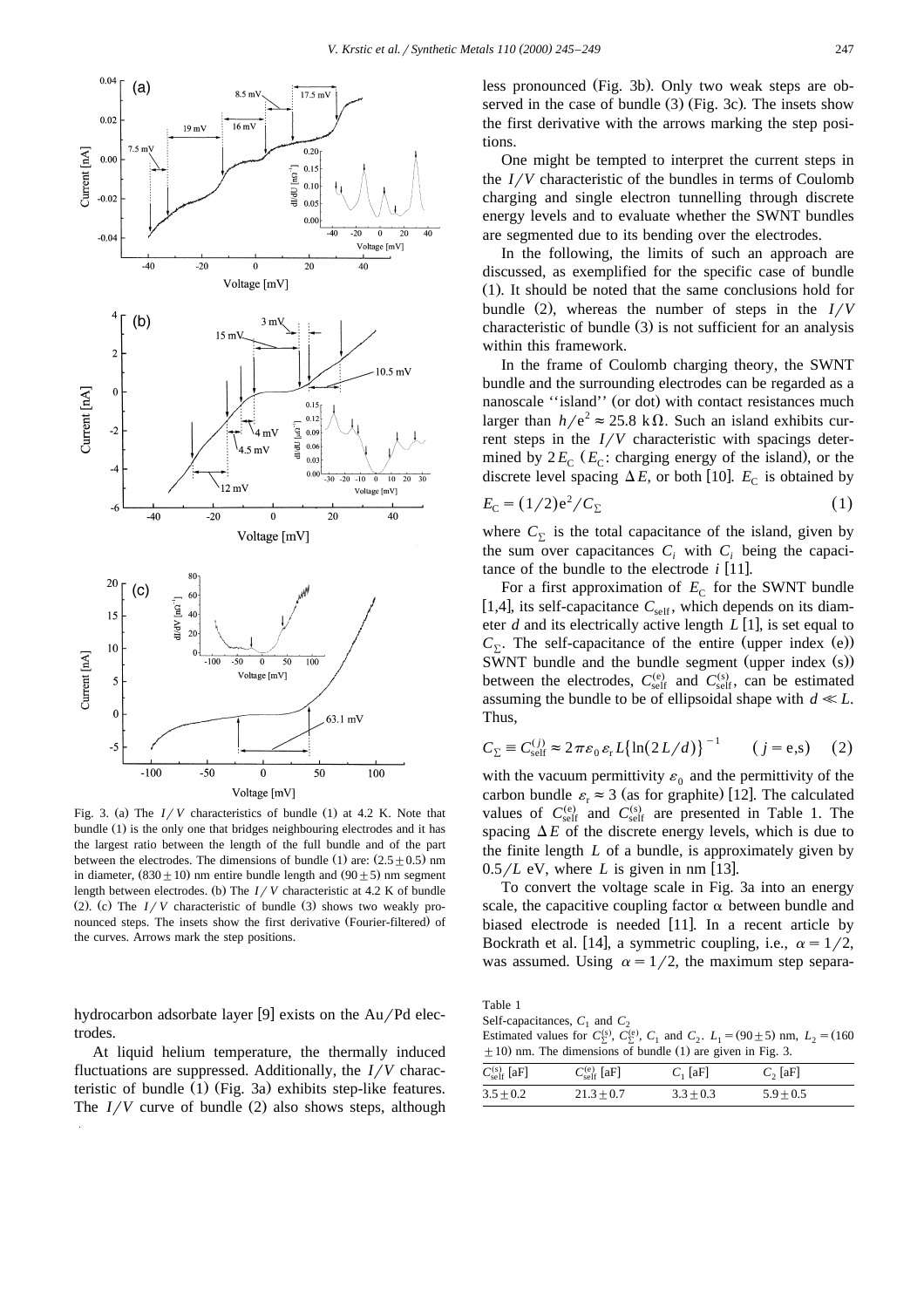tion  $\Delta V$  of 19 mV (Fig. 3) is converted to  $e\Delta V\alpha = 9.5$ meV. This value is quite close to but yet larger than  $2 E_C^{(e)} = (7.5 \pm 0.2)$  meV calculated by Eqs. (1) and (2). On the other hand,  $2 E_C^{(s)} = (42.2 \pm 2.6 \text{ meV})$  is too large, and  $\Delta E^{(e)} = (0.6 \pm 0.01)$  meV and  $\Delta E^{(s)} = (5.5 \pm 0.3)$  meV are both too small.

At this point, it has to be noted that  $C_{\Sigma}$  is close to the self-capacitance  $C_{\text{self}}$  of the nanoscale object between the electrodes only if the  $C_i$ s and the sum of the  $C_i$ s are negligible compared to the magnitude of  $C_{\text{self}}$ . If not, the actual value of  $C_{\Sigma}$  is larger than  $C_{\text{self}}$ .

Considering the size and the geometrical arrangement of the electrodes (Fig. 1),  $C_1$  and  $C_2$  can be estimated using a plate-capacitor model. Towards this end, the spacing *S* of the plates is approximated by the sum of the typical thickness *h* of the hydrocarbon adsorbate layer  $(z \approx 0.5$  nm for flat lying chains) and half of the diameter of the bundle  $d/2$ . The  $C_i$ s are then given by

$$
C_i = \varepsilon_0 \, \varepsilon_r \, dL_i / S \quad (i = 1, 2), \quad S = h + (d/2) \tag{3}
$$

with *Li* being the length of the bundle over electrode *i* and  $\varepsilon_r \approx 3$  the permittivity of the hydrocarbon layer [15]. The calculated capacitances of the two bundle-electrode contacts  $C_1$  and  $C_2$  are given in Table 1.

As an important result, the estimated  $C_1$  and  $C_2$  are of the same order of magnitude as  $C_{\text{self}}^{(s)}$ . The sum of  $C_1$  and  $C_2$  is almost the half of  $C_{\text{self}}^{(e)}$ . This comparison shows that the influence of the electrodes on the electron system of the SWNT bundle, due to the screened electron–electron interaction in the region of the electrodes  $[16]$ , is substantial and consequently  $C_{\Sigma}$  differs considerably from  $C_{\text{self}}^{(e)}$  or  $C_{\rm self}^{(s)}$ .

Using a value  $C_{\Sigma} > C_{\text{self}}^{(s)}$ , values of  $2E_{\text{C}}^{(s)}$  are obtained which approach the observed maximum step separation of  $e\Delta V\alpha = 9.5$  meV. In contrast,  $2 E_C^{(e)}$  deviates even more. Therefore, the electrically active length seems to be close to that of the bundle segment.

However, in the case of an asymmetric capacitive coupling,  $\alpha$  would be either larger or smaller than 1/2. For  $\alpha$  < 1/2, the entire bundle length would be assumed to be electrically active. If  $\alpha > 1/2$ , again the bundle segment would be interpreted as the electrically active length. It follows from these considerations that our experimental data cannot be used to decide whether the SWNT bundle is segmented due to tube bending or not.

The above discussion demonstrates that any interpretation of the experimental data should take into account a number of crucial points. It is the total capacitance of the island  $C<sub>y</sub>$  that has to be used to evaluate the charging energy  $E_C$ . The self-capacitance of the SWNT bundle  $C_{\text{self}}$ should be approximated by  $C_{\Sigma}$ , only if the  $C_i$ s are small compared to  $C_{\text{self}}$ . Otherwise, equating  $C_{\Sigma}$  with  $C_{\text{self}}$ would lead to misinterpretation of experimental data. Moreover, the capacitive couplings of the SWNTs to the electrodes are needed to convert the voltage scale of the *I/V* characteristics into an energy scale. The knowledge of these couplings would allow a correct comparison between observed step separations and estimated values of  $E_C$ .

#### **4. Conclusion**

Langmuir films consisting of SWNTs and surfactant molecules were successfully deposited on electrode arrays. The surfactant matrix exhibits a different structure than on bare  $Si/SiO<sub>2</sub>$  wafers. The embedded SWNTs and SWNT bundles are homogeneously distributed and no agglomeration into domains could be observed. The room temperature resistance in the  $M\Omega$  range excludes a fully insulating surfactant layer between bundles and electrodes. At a temperature of 4.2 K, steps are observed in the  $I/V$ characteristic. Their interpretation is difficult due to the unknown capacitive coupling factors of the electrodes to the bundle. These factors could be obtained by gate-dependent measurements.

It has to be noted, however, that the nanotube is not an isolated object. The presence and geometry of the electrodes strongly influence the total capacitance of the nanoscale object and thus its transport properties. For the present contact geometry, this means that the total capacitance  $C_{\Sigma}$  can easily exceed the self-capacitance  $C_{\text{self}}$  of the SWNT bundle. It was discussed that  $C_1$  and  $C_2$  are of the same order of magnitude as  $C_{\text{self}}^{(j)}$  ( $j = e$ , s). Therefore, it is impossible to distinguish whether the SWNT bundle is segmented due to tube bending or not.

#### **Acknowledgements**

We would like to thank P. Bernier and C. Journet for providing SWNT raw material. In addition, we are grateful to J. Weis for helpful discussions.

#### **References**

- [1] S.J. Tans, M.H. Devoret, H. Dai, A. Thess, R.E. Smalley, L.J. Geerligs, C. Dekker, Nature 386 (1997) 474.
- [2] M. Bockrath, D.H. Cobden, P.L. McEuen, N.G. Chopra, A. Zettl, A. Thess, R.E. Smalley, Science 275 (1992) 1922.
- [3] A. Rochefort, P. Avouris, F. Lesage, D.R. Salahub, Phys. Rev. B 60 (1999) 13824.
- [4] A. Bezryadin, A.R.M. Verschueren, S.J. Tans, C. Dekker, Phys. Rev. B 80 (1998) 4036.
- [5] V. Krstic, G.S. Duesberg, J. Muster, M. Burghard, S. Roth, Chem. Mater. 10 (1998) 2338.
- [6] A. Ulman, An Introduction to Ultrathin Organic Films from Langmuir–Blodgett to Self-Assembly, Academic Press, San Diego, 1991.
- [7] J. Wu, G. Lieser, G. Wegner, Adv. Mater. 8 (1996) 151.
- [8] S.J. Tans, A.R.M. Verschueren, C. Dekker, Nature 393 (1998) 49.
- [9] M.C. Petty, W.A. Barlow, in: Langmuir–Blodgett Films Plenum, New York, 1990, pp. 115–118, Chap. 3.
- [10] A.N. Korotkov, in: Molecular Electronics Blackwell, Oxford, UK, 1997, pp. 178–184, Chap. 4.